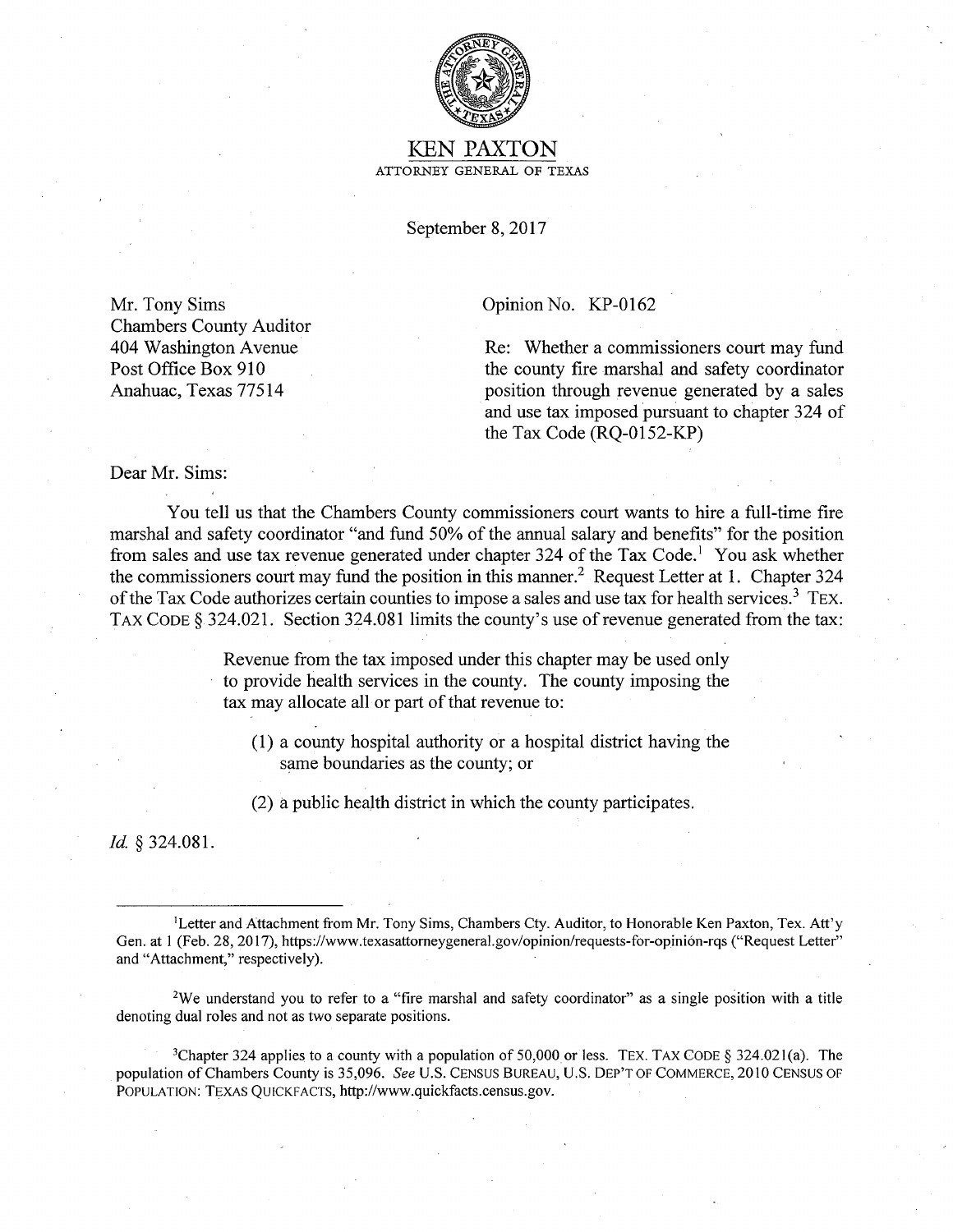The Legislature did not define "health services" for purposes of chapter 324. When a statute contains an undefined term, courts apply the common, ordinary meaning of the term unless a contrary meaning is apparent from the language of the provision. *Tex. State Bd. of Exam 'rs of Marriage* & *Family Therapists v. Tex. Med Ass 'n,* 511 S.W.3d. 28, 34 (Tex. 2017). To determine a term's common, ordinary meaning, courts "typically look first to the dictionary definitions and then consider the term's usage in other statutes, court decisions, and similar authorities." *Id.* at 35. "Health" is "the condition of being sound in body, mind or spirit," especially "freedom from physical disease or pain." MERRIAM-WEBSTER'S COLLEGIATE DICTIONARY 574 (11th ed. 2004). Section 324.081 itself identifies three potential recipients of all or part of the tax revenue: certain county hospital authorities, hospital districts, and public health districts. TEX. TAX CODE § 324.081. That the Legislature specified these entities as authorized recipients of the tax revenue suggests that it intended "health services" to relate to the functions these entities perform. Thus, we consider the meaning of "health services" in light of the authority the Legislature gave these entities.

A county hospital authority may "construct, purchase, enlarge, furnish, or equip," and "operate and maintain" a hospital in the county. TEX. HEALTH & SAFETY CODE  $\S 264.022(a)$ -(b). A county hospital district must "provide adequate hospital services" and may generally "promote health in the district." *Id.* §§ 282.049–.050. A public health district must provide at a minimum all the public health services listed in subsection 121.006(d) of the Health & Safety Code. *See id*  § 121.043(b); *see also id* § 121.006(d) (defining such public health services as personal health promotion and maintenance, infectious disease control and prevention, environmental and consumer health programs, public health education and information, laboratory services, and administrative services). "When words of a general nature are used in connection with the designation of particular objects or classes of persons or things, the meaning of the general words will be restricted to the particular designation." *R.R. Comm 'n of Tex. v. Tex. for a Safe Future* & *Clean Water,* 336 S.W.3d. 619, 629 (Tex. 2011) (quotation marks omitted). Here, the Legislature identified a class of"health services" in section 324.081 that relate to the treatment and prevention of physical pain and disease to members of the public. TEX. TAX CODE § 324.081. Taking into account this treatment of the term "health services," we examine the responsibilities of the Chambers County fire marshal and safety coordinator. ·

According to materials submitted with your request, the Chambers County fire marshal and safety coordinator "conducts fire prevention and inspection activities" for the unincorporated areas of the county, coordinates safety program activities, including "monthly safety training programs, accident investigations, safety audits, and job site inspection," and assists emergency management as needed. Attachment at 1. The majority of these duties correspond with the statutory duties of the office of county fire marshal. *See* TEX. Loe. Gov'T CODE§§ 352.013(a) (requiring the county fire marshal to "(1) investigate the cause, origin, and circumstances of fires . . . and (2) determine whether a fire was the result of negligent or intentional conduct"), .016(b) (authorizing a county fire marshal to inspect structures for life safety hazards in "the interest of safety and fire prevention"); *see also id* § 352.01 l(a) (authorizing a county commissioners court to "establish the office of county fire marshal and provide office facilities, equipment, transportation, assistants, and professional services for that office").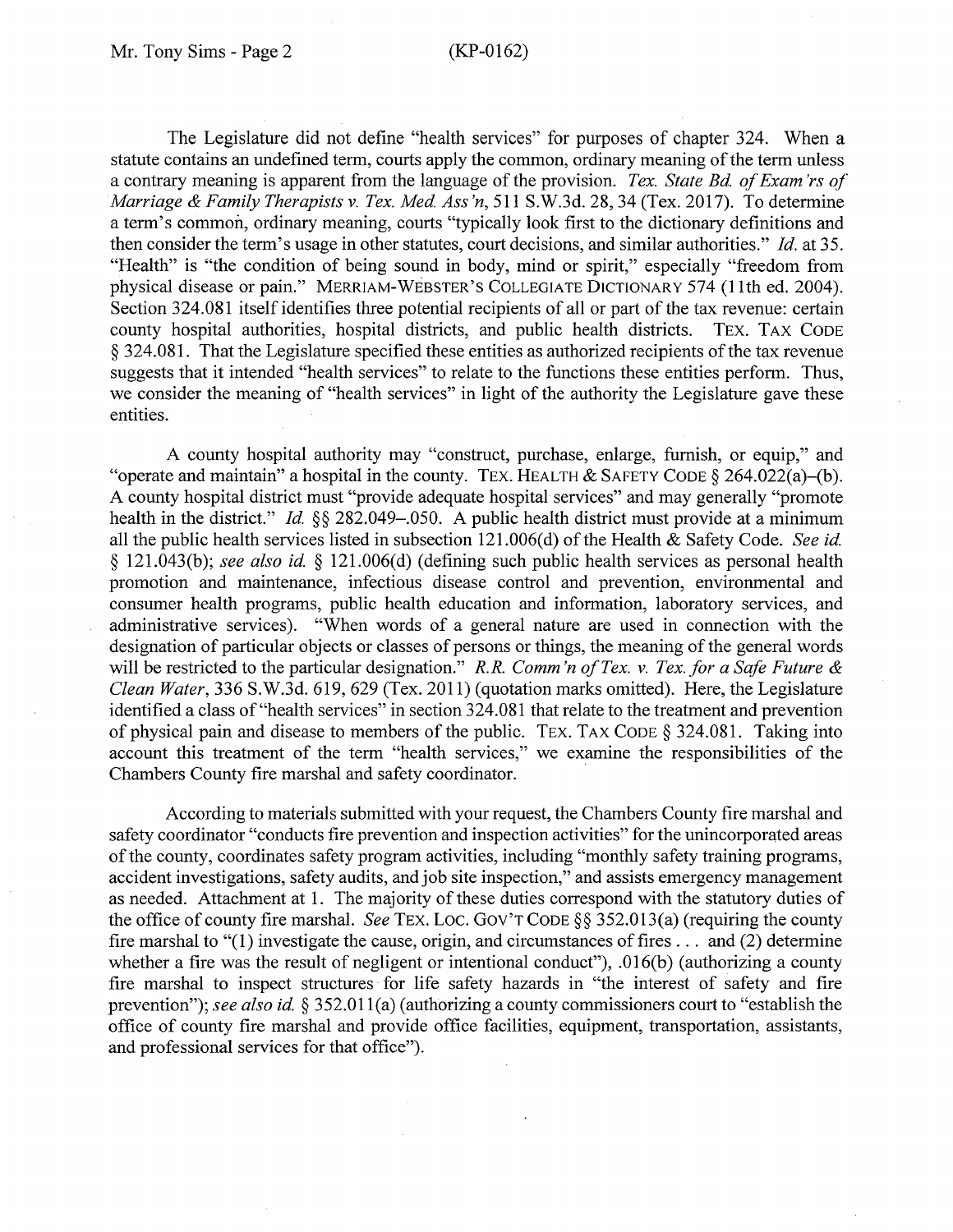The fire marshal and safety coordinator position provides services related mainly to fire inspection, fire prevention, and safety. In contrast, section 324.081 limits the use of tax revenue to the provision of health services in the county. *See* TEX. TAX CODE§ 324.081. While the duties of the fire marshal and safety coordinator may contribute to the overall safety of the community, which could result in fewer instances of injury for which a person might seek treatment, the general statutory scheme of section 324.081 relates to services for the direct treatment and prevention of physical pain and disease provided to members of the public. *See id.* Accordingly, a court would likely conclude that the duties of the Chambers County fire marshal and safety coordinator are not within the class of services contemplated by section 324.081, and the county thus may not use tax revenues from the imposition of a county health services sales and use tax to fund the salary for the position.